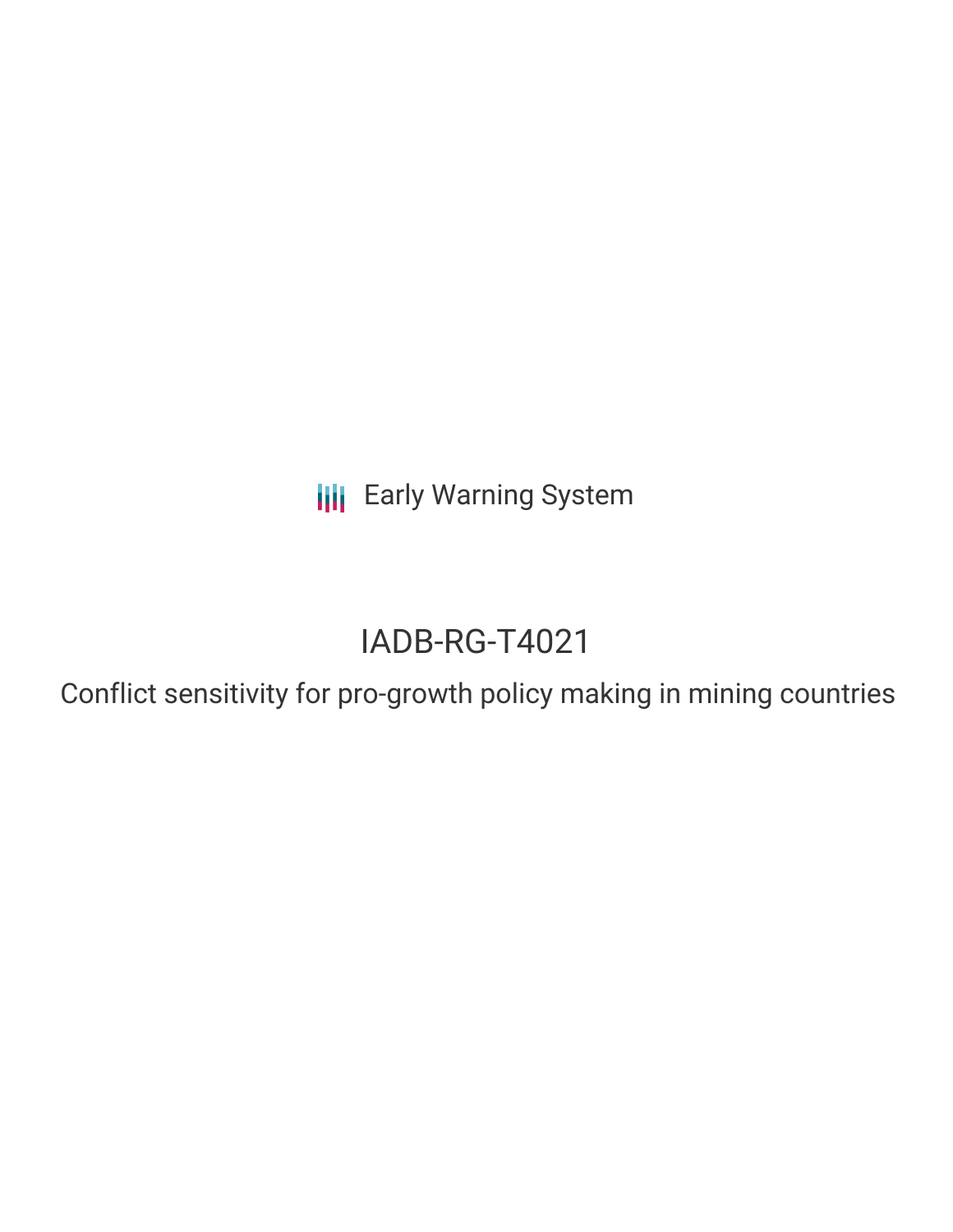

## **Quick Facts**

| <b>Financial Institutions</b>  | Inter-American Development Bank (IADB)            |
|--------------------------------|---------------------------------------------------|
| <b>Status</b>                  | Approved                                          |
| <b>Bank Risk Rating</b>        |                                                   |
| <b>Borrower</b>                | Regional                                          |
| <b>Sectors</b>                 | Law and Government, Mining, Technical Cooperation |
| <b>Investment Type(s)</b>      | <b>Advisory Services, Grant</b>                   |
| <b>Investment Amount (USD)</b> | $$0.36$ million                                   |
| <b>Project Cost (USD)</b>      | $$0.36$ million                                   |
|                                |                                                   |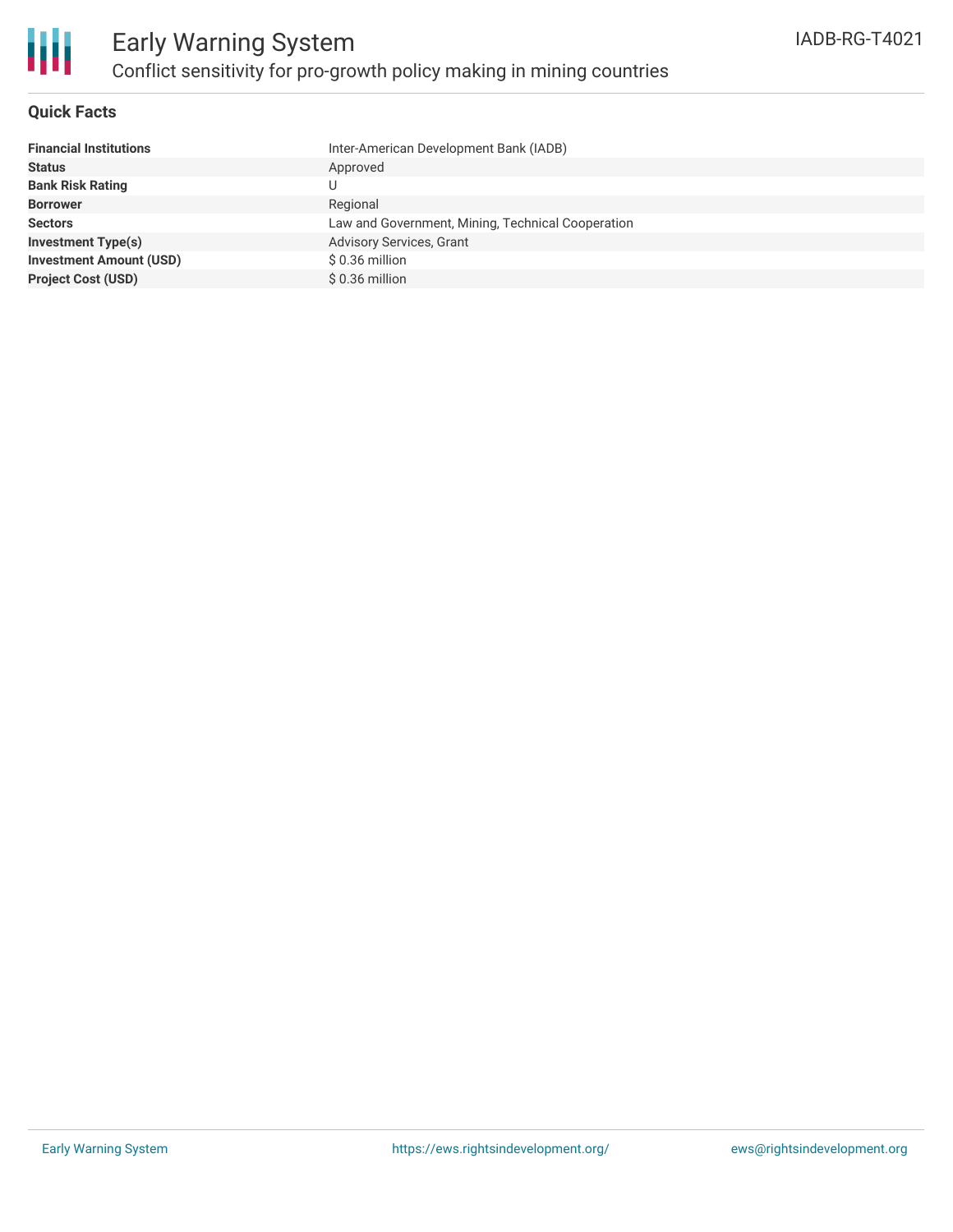

# Ш

## **Project Description**

Design and implement a conflict sensitivity framework by delivering an innovative methodology at the service of government agencies that oversee mining development. The proposed framework will enable government stakeholders to adopt an integrated approach to conflict that is responsive to the local context it will do so by designing and mainstreaming a conflict prevention and management system and providing additional tools. This will in turn facilitate evidence-driven policymaking to stimulate a responsible mining sector and enable the attraction and implementation of complex investment projects in volatile environments.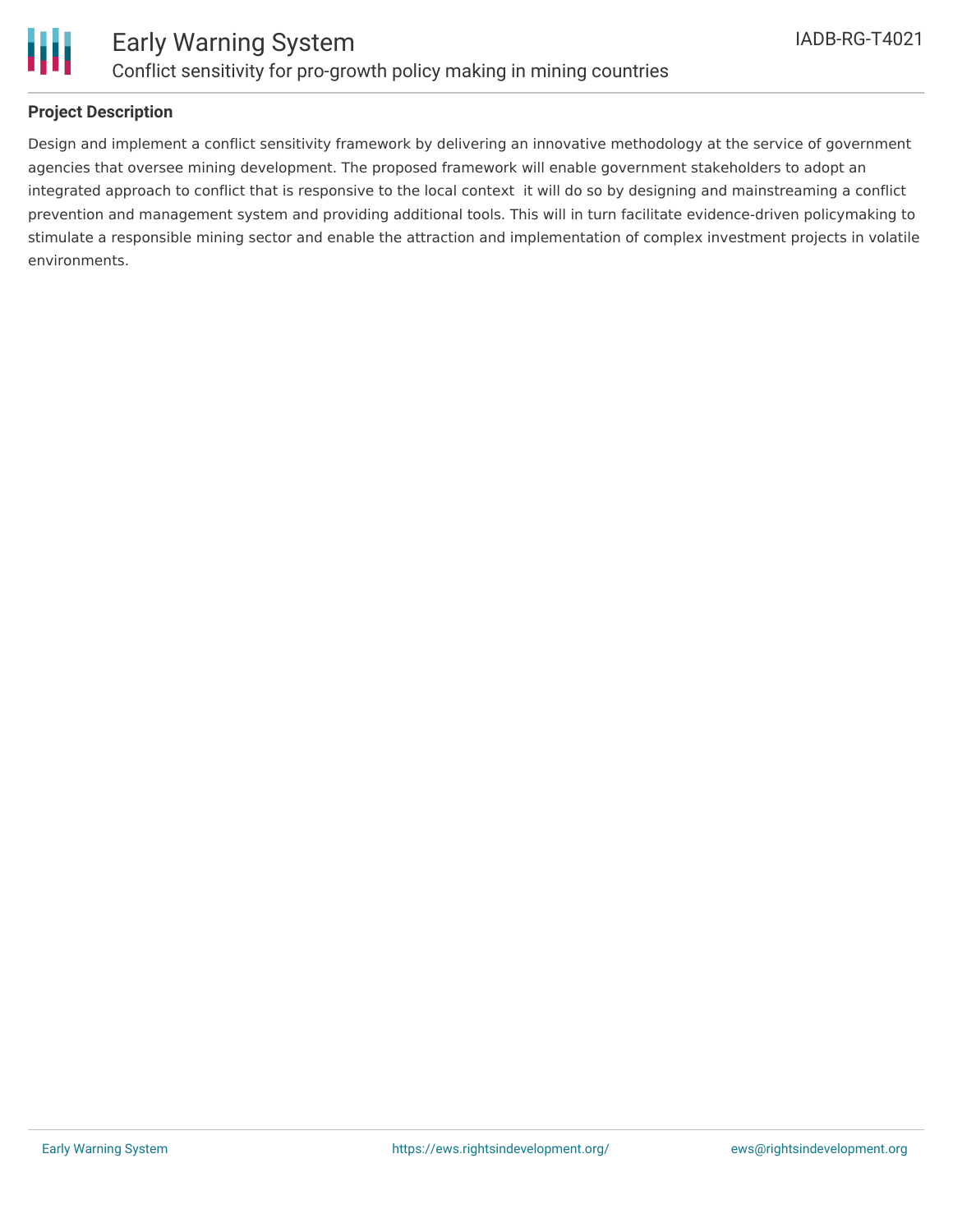

## Early Warning System Conflict sensitivity for pro-growth policy making in mining countries

## **Investment Description**

• Inter-American Development Bank (IADB)